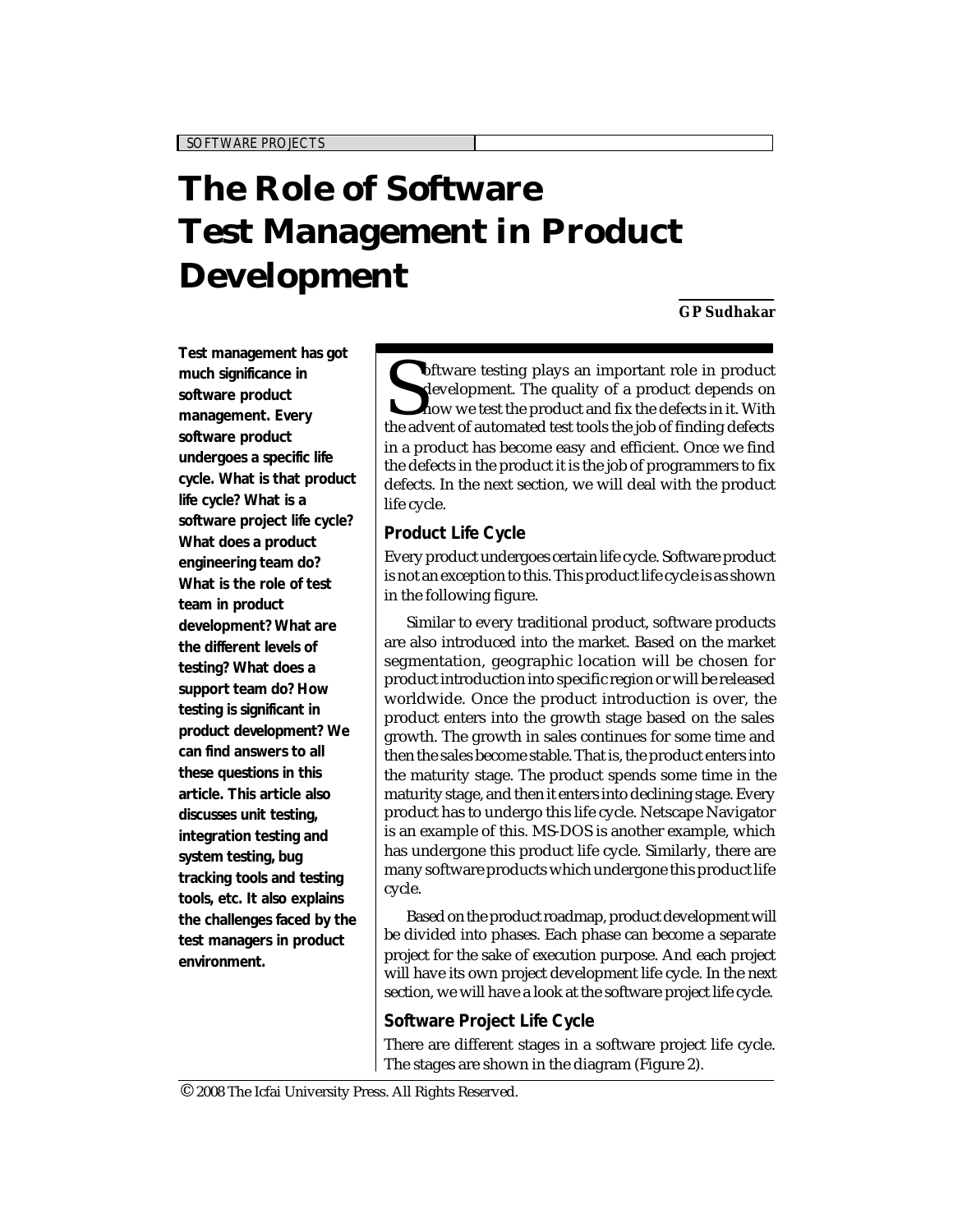*The Role of Software Test Management ...*

# **About the Author GP Sudhakar,** PMP, Consulting Editor, Icfai Books, The Icfai Research Center, The Icfai University, Hyderabad. The author can be reached at purna24@hotmail.com **Figure 1: Product Life Cycle** Decline<br>Time-> Maturity Growth Introduction Sales

A software project starts with gathering requirements from the customers and users of the systems. These collected requirements will be analyzed and then the design of the software system takes place. During the design stage many organizations use design tools such as Rational Rose and case tools as well. In case object-oriented approaches, classes and objects are identified and their relationships and interactions will be designed during the design stage. Usually, the design stage can be divided into two stages known as highlevel design and low-level design. During the design stage, notations such as Unified Modeling Language (UML) are widely used.

Once the design engineers give the classes and objects of the systems and its interactions and low-level design, the programmers start coding those classes and functions. That is the implementation stage of the proposed system. Once the modules are implemented, testing of the system starts. Testing can be carried out at three stages. They are unit testing, integration testing and system testing. Usually, unit testing is carried out by the programmers who have written those units such as classes and methods or functions. In most of the cases, separate system test teams will carry out system testing.

Once the through testing of the system is over, software product will be released to the users and the product is handed over officially to the support team in the performing organization. It is the support team's responsibility to respond to customer queries and if the support team is not able to solve the customer issue, it will be passed on to the engineering team. This customer issue may result in the bug in the product or a new feature for the product. Usually, support from the organization to the customer is provided at different levels such as Level 1, Level 2 and Level 3.

With the bug fixes and new features the product enters into the maintenance stage. It is the job of engineering and maintenance teams to release the different versions of the product.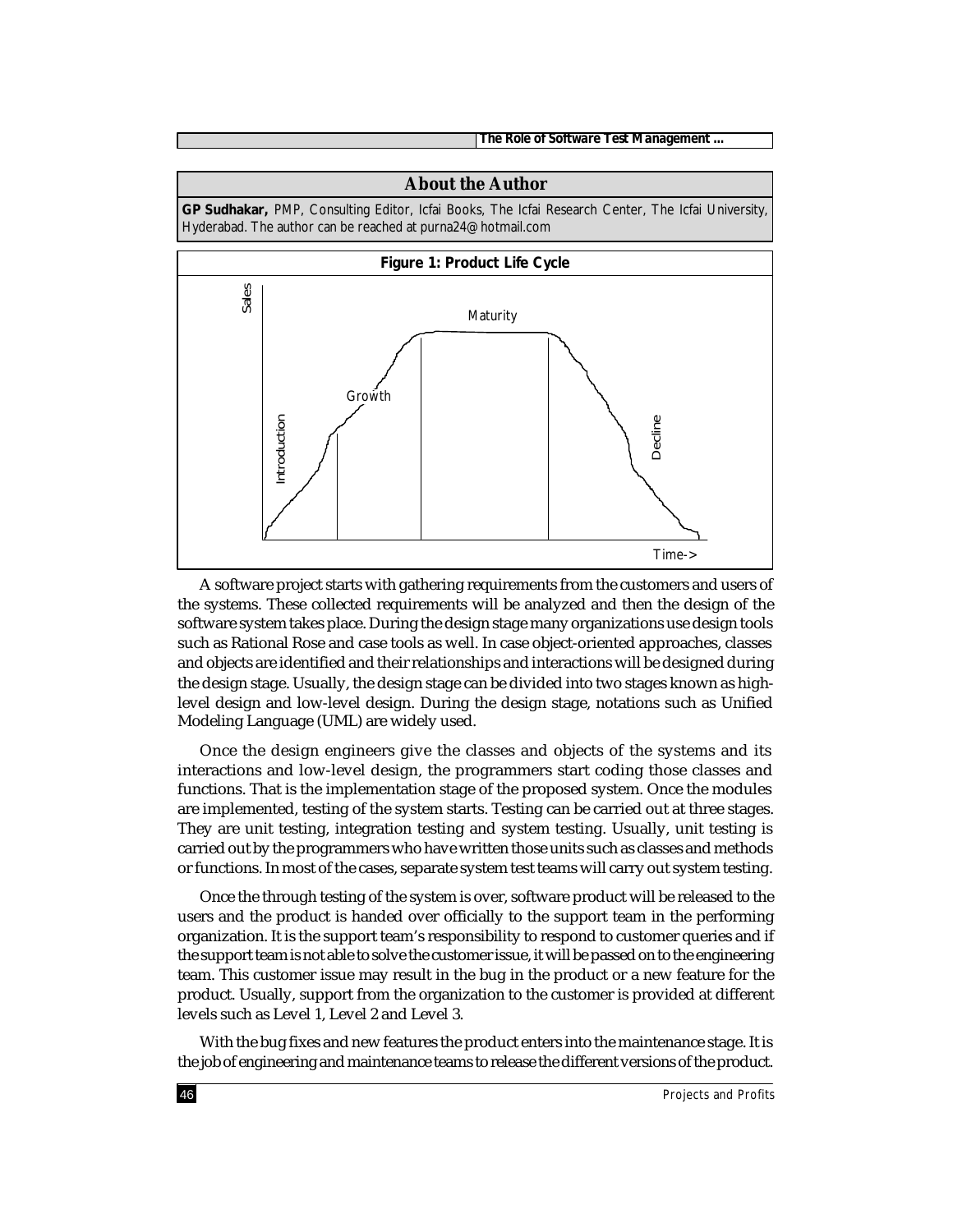

In some companies there are separate product maintenance teams other than the product engineering teams. In the next section we will have a look at the job of product development engineering team in the organization.

# **Product Development and Engineering**

Usually, in a majority of the organizations, there are separate product engineering, support, testing and Quality Assurance (QA) (process-related) teams. All these teams work together and interact with each other to deliver the product into the market. It is the job of product development team to gather requirements and do requirements engineering on it. The product development team is responsible for gathering requirements (sometimes marketing team provides requirements), analyze the requirements, design the system and implement the system.

# **Building and Packaging**

Once the development team does the code freeze in the version control system, it is the job of build engineer to build the product from version control system using the source code files. The build engineer will be able to build the specific version of the product using version control system. Once the build is ready, it will be passed on to the packaging engineer. It is the job of the package engineer to neatly pack all the applications and make user-friendly installable package for the product.

## **Product Testing**

Once the product-installable package is ready, it will be delivered to the testing team. It is the job of testing team to do the system testing of the product. The system test team should install the product, configure it and run the system test cases on the product.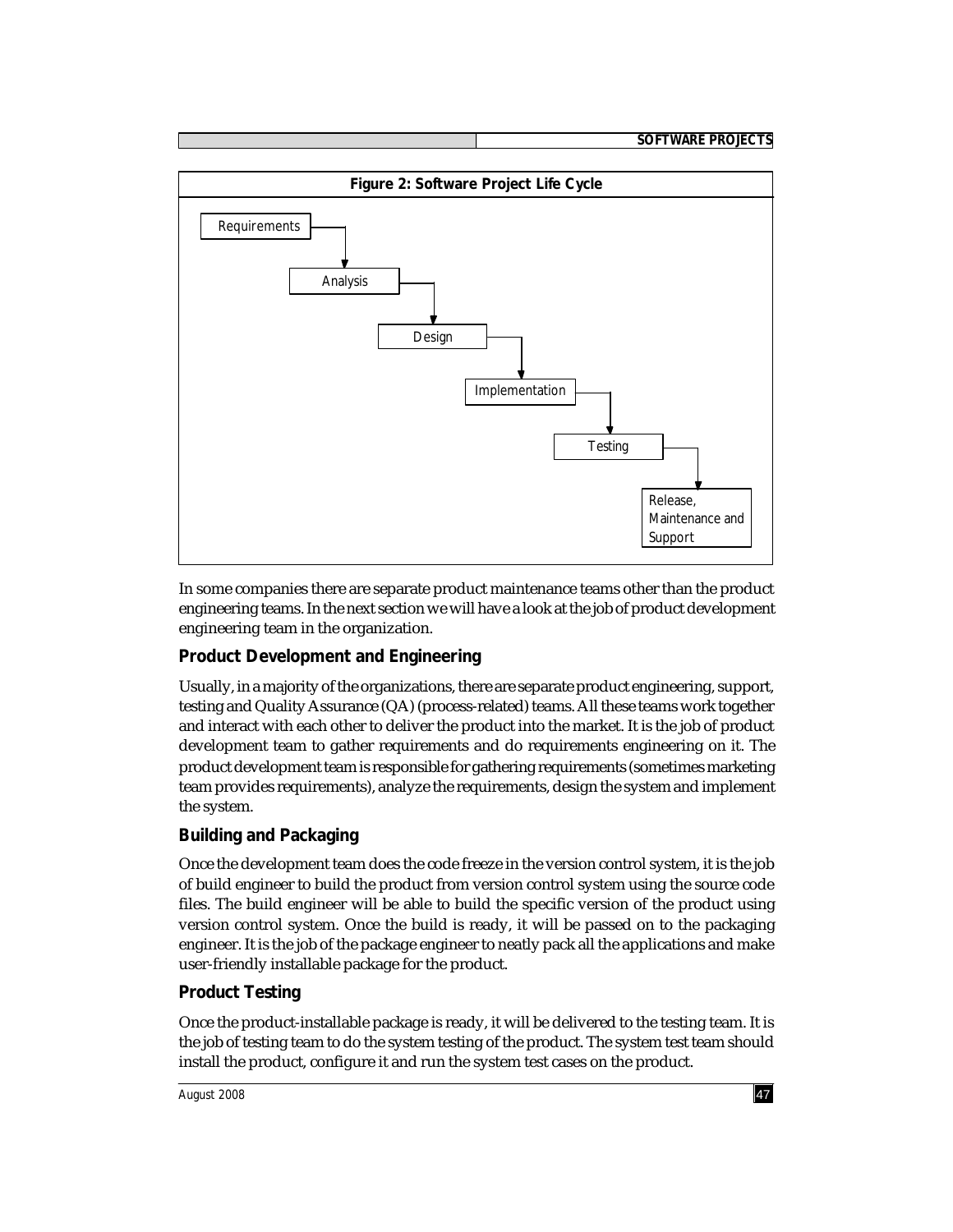| The Role of Software Test Management |
|--------------------------------------|

There are three stages where we can do testing for the product. They are unit testing, integration testing and system testing. In the coming sections we will see what each of these testing means and how to do each of these testing stages and their role in stabilizing the product.

### **Test Plan**

Usually, each software product will have test plan for the product. This test plan consists of the hardware, software requirements for the product, the sequence of needed installations, any other third party tools needed for the installation, configuration of the machines, and specific versions of the software, etc. This test plan also consists of how many test cycles will be made, test cycle duration, entry criteria and exit criteria, etc.

This test plan should be aligning with project plan. While preparing test plan we should keep in mind the project plan for schedules and time lines. Testing durations should be mentioned in the project plan. Once the test plan preparation is over, it needs to be approved.

### **Testing Process**

#### **Unit Testing**

This is the first level in the testing process. Usually, the programmer who has written the source code carries out this unit testing. It is a best practice to document the unit test cases written for testing a specific unit of the module. The unit test cases consist of test condition, input values and expected output. If the source code does not give the expected output for the given input value, it will be treated as a bug and the programmer has to fix this bug in the source code. Like this the programmer tests all the source codes he has written. This is very much required for the good quality of the product. If the bugs are not found at unit level, they become more at integration and system test levels.

#### **Integration Testing**

Separate integration team for the product carries out integration test. Its job is to integrate some of the modules and see the functionality whether it is able to achieve the needed functionality or not. Some of the programmers in the engineering team may be part of this team as well. Usually well-written integration test cases will be run on the modules and the interaction between the modules is observed. If the expected behavior is not found, it results in a defect and the respective module owner needs to fix this reported defect. The integration test cases are prepared based on the high-level and low-level design documents.

#### **System Testing**

System testing starts with the proper installation and configuration of the product from the installable package given by the package engineer. The system tests the product in its entirety. Using the system test cases, it tests the entire product. These system test cases are prepared based on the requirements of the product. Usually, multiple rounds of testing and bug fixes are done for the product before its release into the market.

Once the system tester finds the bug in the product, he enters it into the bug-tracking tool. This bug-tracking tool is available to all development team members, testers, support engineers and product management team. Each bug in the bug-tracking tool changes its state such as open, fixed, verified, accepted, rejected, closed and reopen, etc. Each bug will be tracked from open state till it reaches closed state. Based on the state of the bug in the bug-tracking tool, the respective programmer or tester takes necessary actions like fixing the bug or verifying the fixed bug, etc.